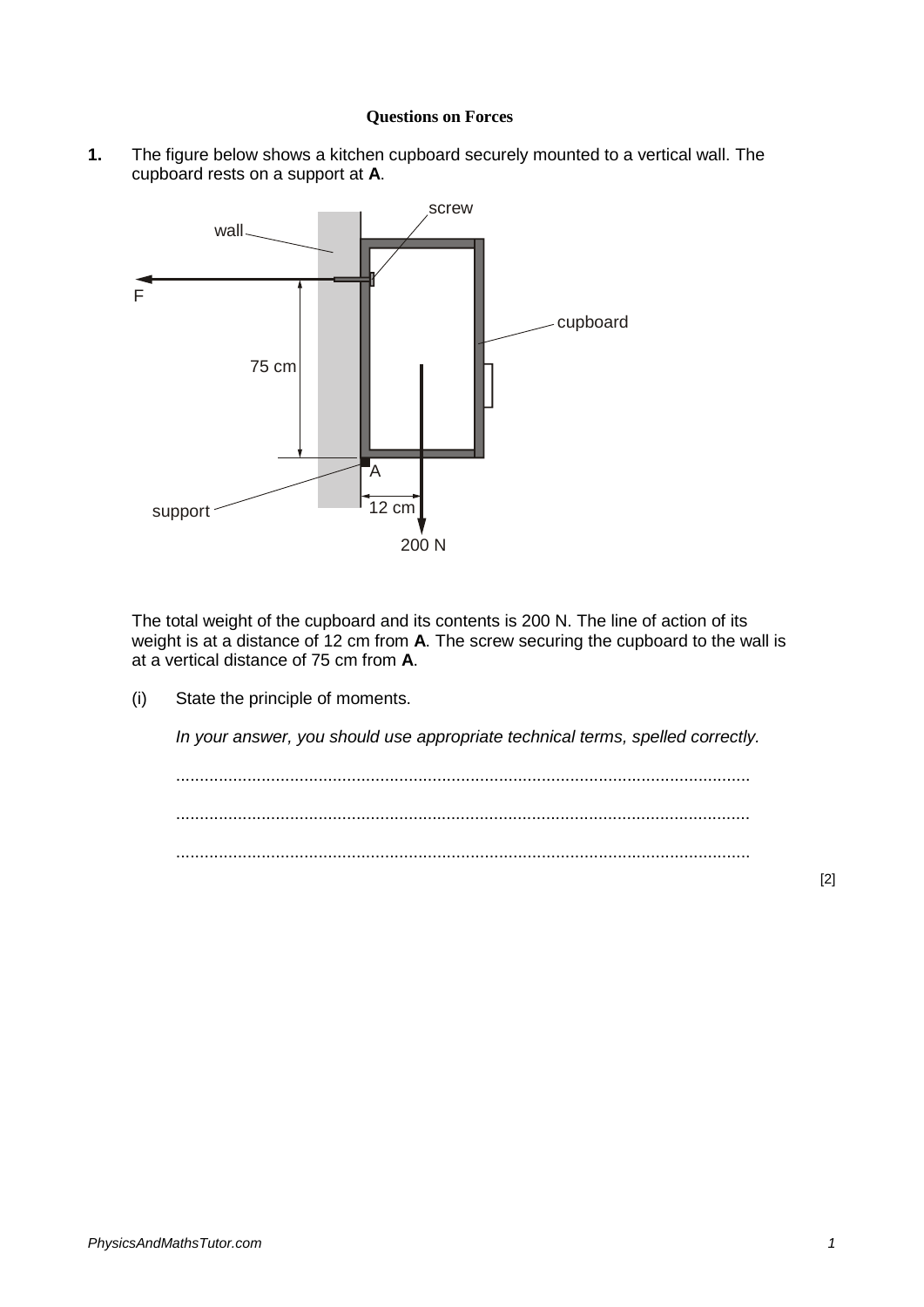(ii) The direction of the force *F* provided by the screw on the cupboard is horizontal as shown in the figure above. Take moments about **A**. Determine the value of *F*.

*F* = ...................................................... N

[2]

(iii) The cross-sectional area under the head of the screw in contact with the cupboard is 6.0  $\times$  10<sup>-5</sup> m<sup>2</sup>. Calculate the pressure on the cupboard under the screw head.

pressure = .....................................................Pa

[2]

(iv) State and explain how your answer to (iii) would change, if at all, if the same screw was secured much closer to **A**. ......................................................................................................................... ......................................................................................................................... ......................................................................................................................... [Total 8 marks]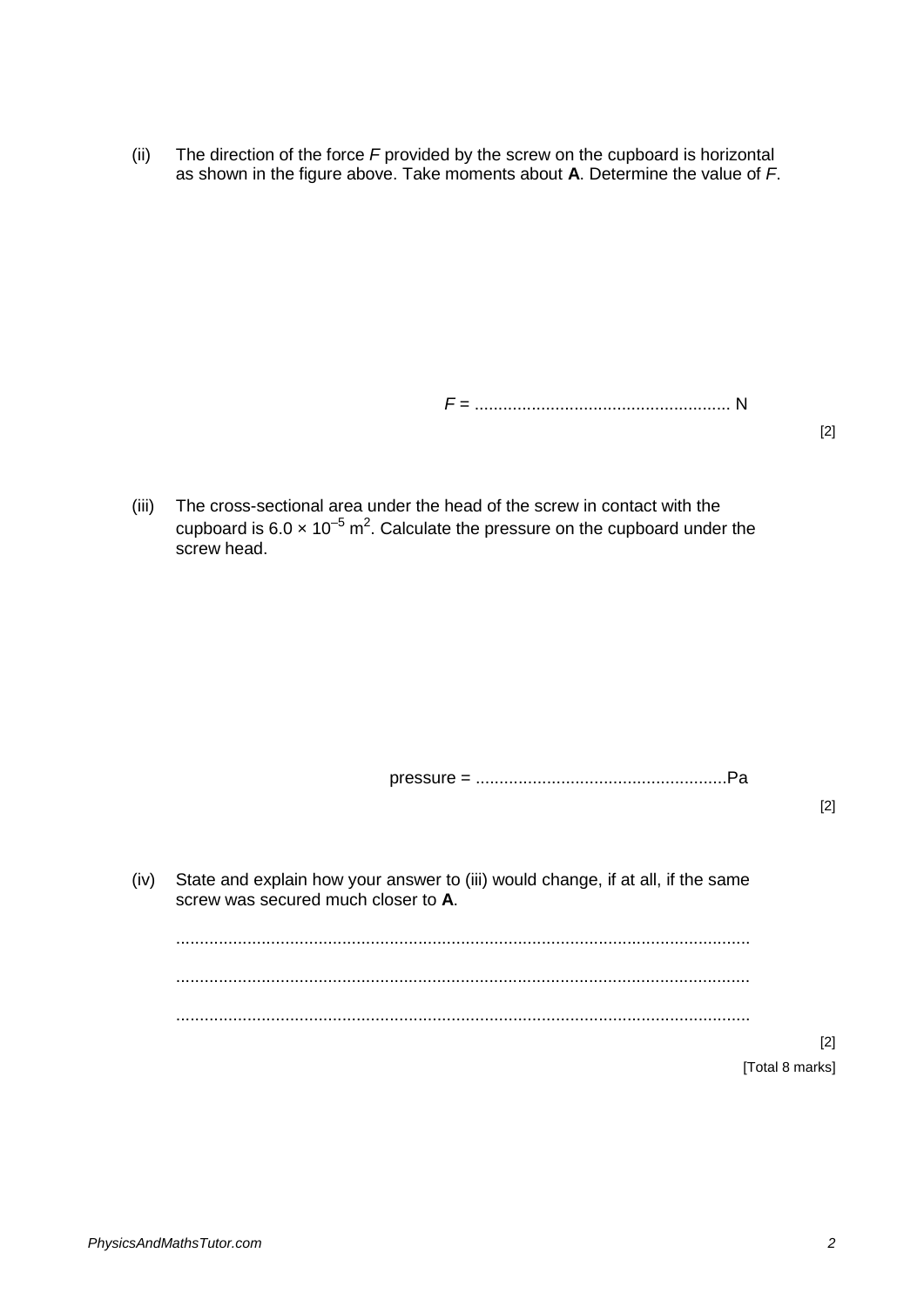**2.** The figure below shows a lawn mower which is carried by two people.

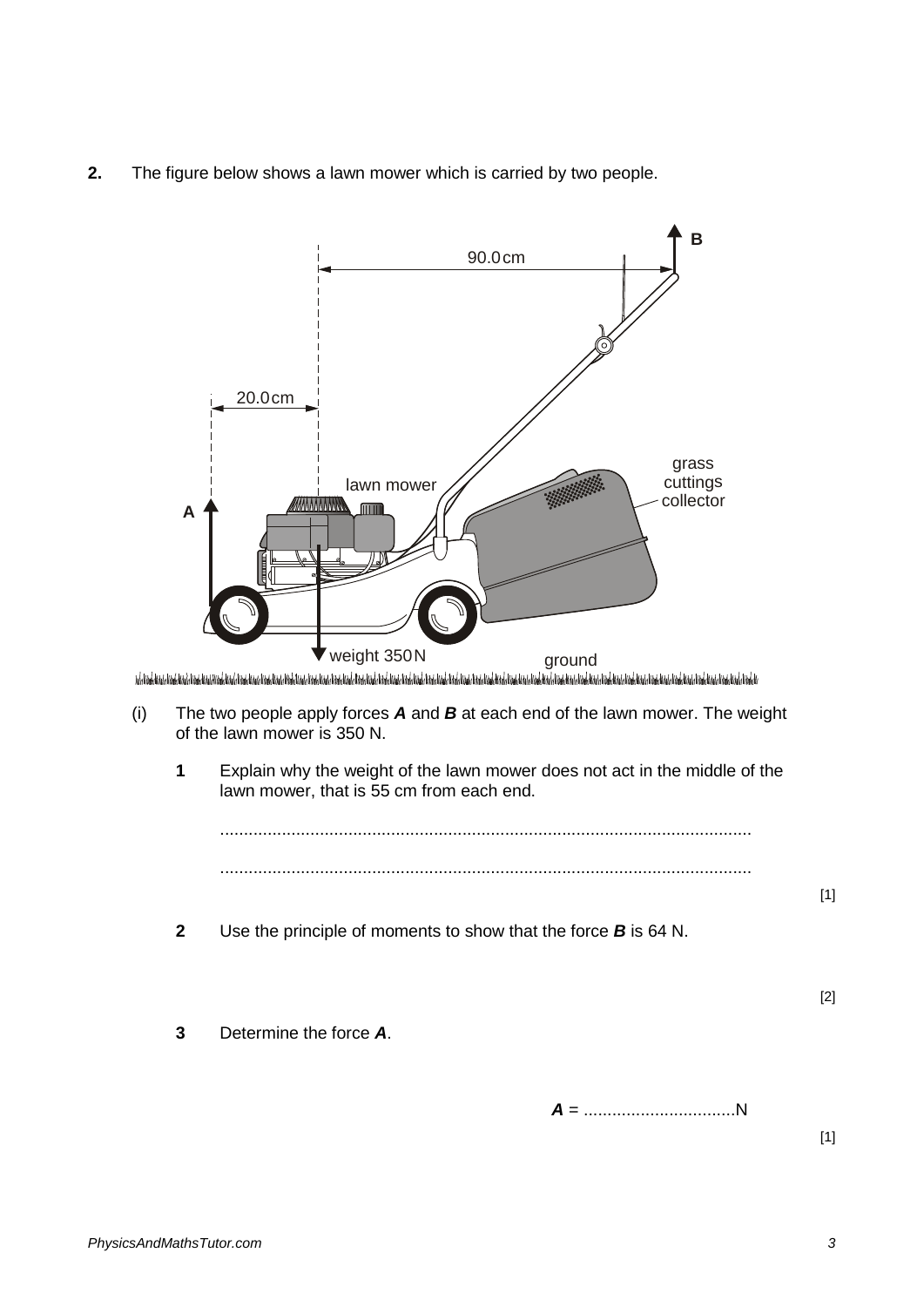State and explain what happens to the forces  $A$  and  $B$  if the person that applies force  $B$  moves his hands along the handle towards the middle of the lawn mower.  $(ii)$ 

 $[2]$ 

[Total 6 marks]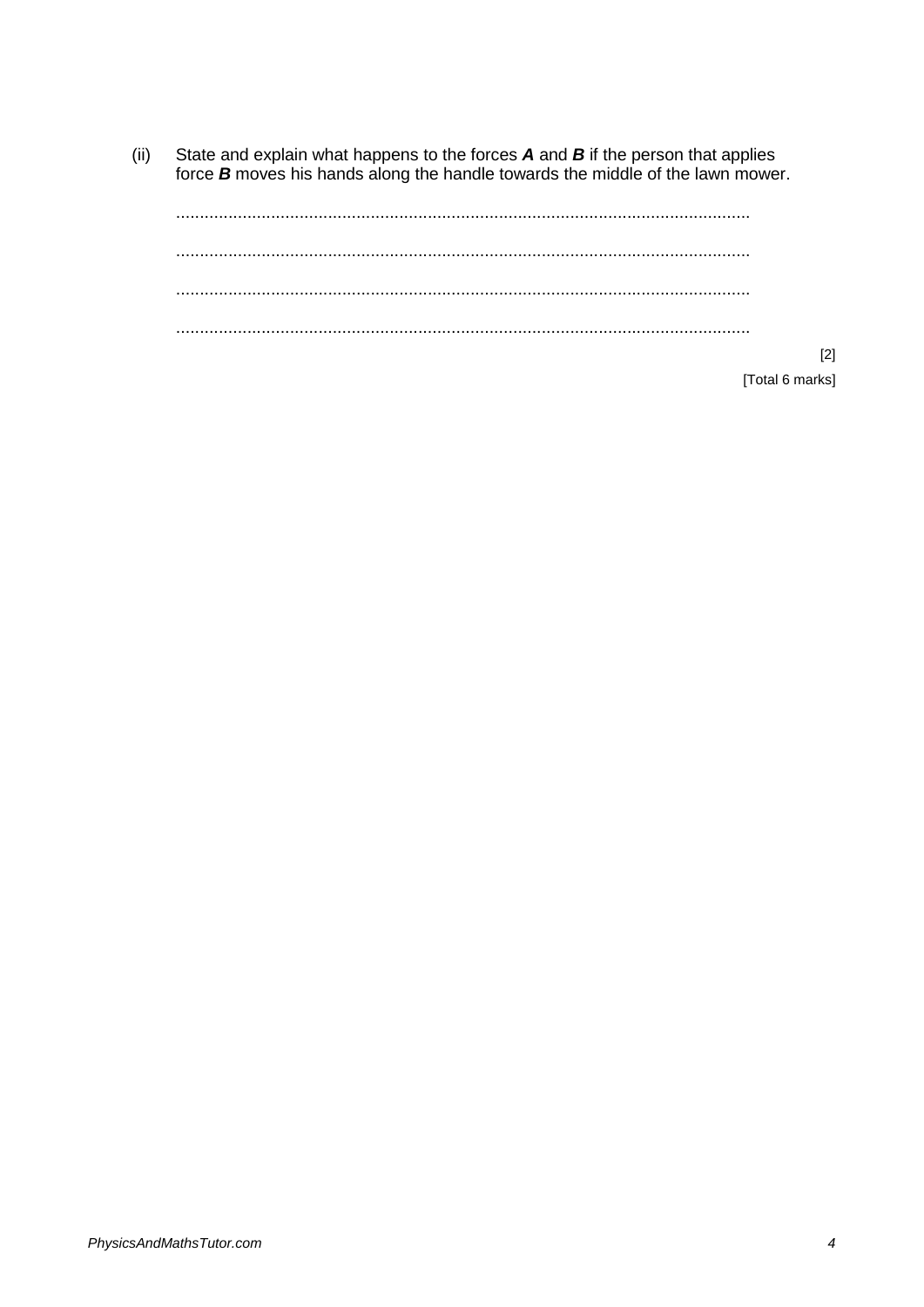**3.** The figure below shows a uniform rectangular beam supported by two straps. The beam is in equilibrium.



The weight of the beam is 3600 N and its length is 4.0 m. The strap **A** is positioned 0.50 m from one end of the beam and the strap **B** is positioned 1.0 m from the other end.

(i) **1** Use the principle of moments to show that the upward force *X* at strap A is 1440 N.

**2** Hence determine the force *Y* at the strap **B**.

force = .............................. N

[2]

[2]

(ii) Discuss whether the forces *X* and *Y* provide a couple. ......................................................................................................................... ......................................................................................................................... ......................................................................................................................... .........................................................................................................................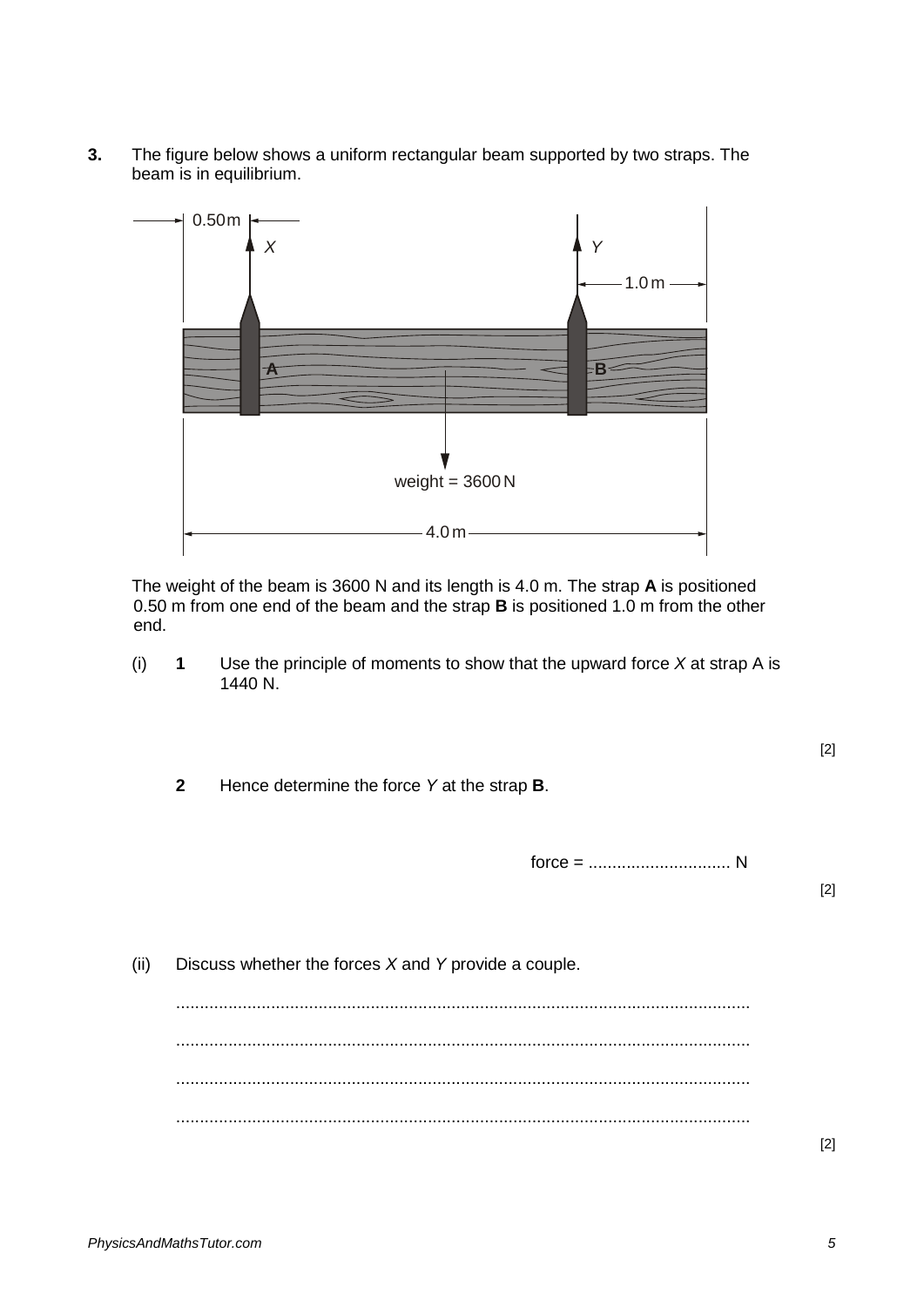(iii) The area of strap **A** in contact with the underside of the beam is  $2.3 \times 10^{-2}$  m<sup>2</sup>. Calculate the average pressure exerted on the beam by strap **A**.

|    |      |                                                                                                                 | $[3]$           |  |
|----|------|-----------------------------------------------------------------------------------------------------------------|-----------------|--|
|    |      |                                                                                                                 | [Total 9 marks] |  |
|    |      |                                                                                                                 |                 |  |
|    |      |                                                                                                                 |                 |  |
| 4. |      | Define the newton.                                                                                              |                 |  |
|    |      |                                                                                                                 |                 |  |
|    |      |                                                                                                                 |                 |  |
|    |      |                                                                                                                 | [Total 1 mark]  |  |
|    |      |                                                                                                                 |                 |  |
|    |      |                                                                                                                 |                 |  |
|    |      |                                                                                                                 |                 |  |
| 5. |      | A car of mass 1380 kg, travelling at 31.1 m $s^{-1}$ , is brought to rest by the brakes in<br>48.2 m. Calculate |                 |  |
|    | (i)  | the initial kinetic energy of the car                                                                           |                 |  |
|    |      |                                                                                                                 |                 |  |
|    |      |                                                                                                                 |                 |  |
|    |      |                                                                                                                 |                 |  |
|    |      |                                                                                                                 | $[3]$           |  |
|    |      |                                                                                                                 |                 |  |
|    | (ii) | the average deceleration of the car                                                                             |                 |  |
|    |      |                                                                                                                 |                 |  |
|    |      |                                                                                                                 |                 |  |

deceleration = .............................. m s–2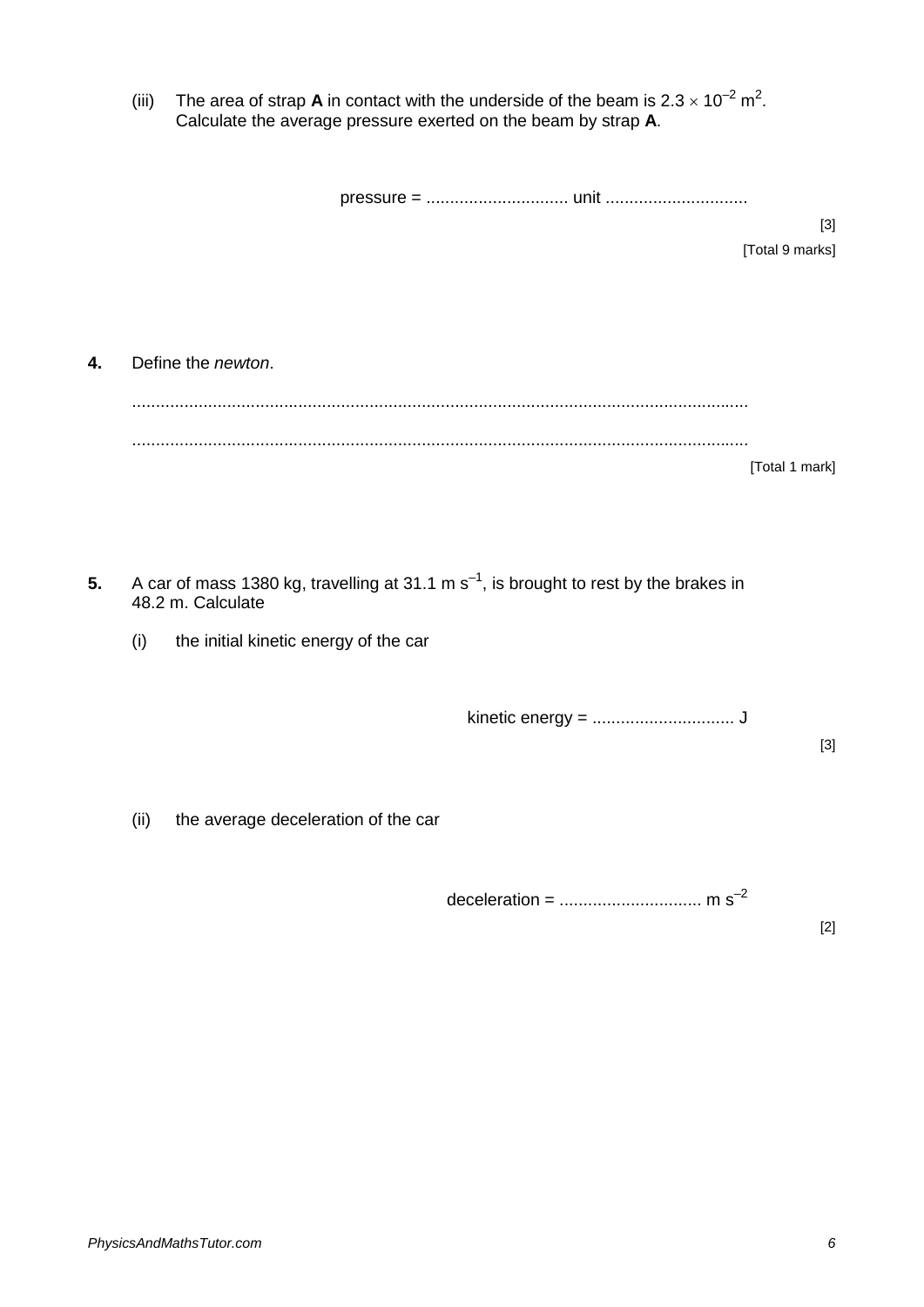the average braking force.  $(iii)$ 

 $[2]$ [Total 7 marks]

6. Describe in terms of the forces acting on the driver how wearing a seat belt and having an airbag in a car can help to protect the driver from injury in a head on collision.

[Total 4 marks]

 $\overline{7}$ . State two factors that affect the braking distance of a car. Describe how each factor affects the braking distance.

[Total 4 marks]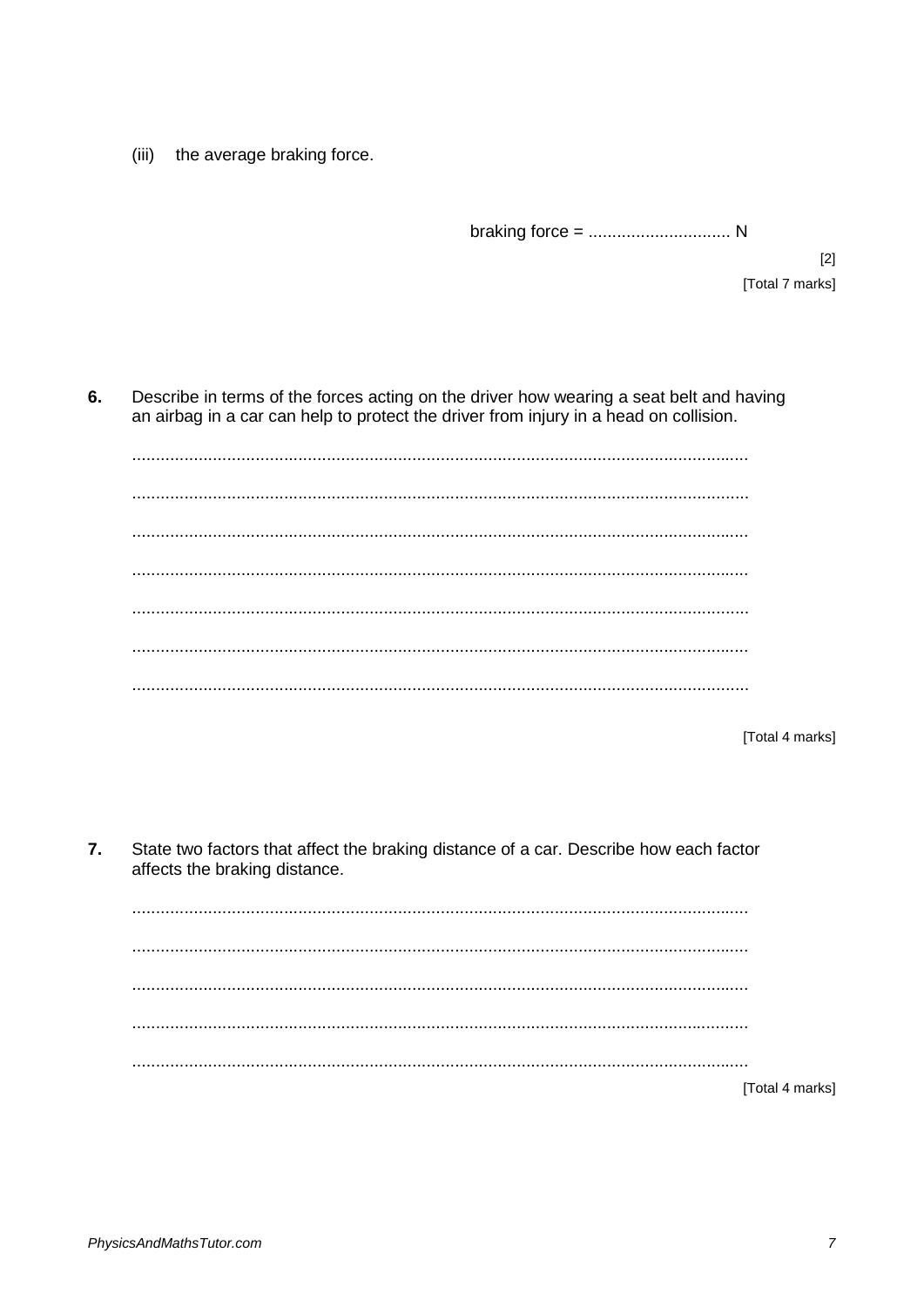8. Describe how Global Positioning System (GPS) is used to locate the position of a car on the Earth's surface.

In your answer, you should use appropriate technical terms, spelled correctly.

| [Total 4 marks] |
|-----------------|

9. The figure below shows two masses A and B tied to the ends of a length of string. The string passes over a pulley. The mass A is held at rest on the floor.



The mass A is 1.20 kg and the mass B is 1.50 kg.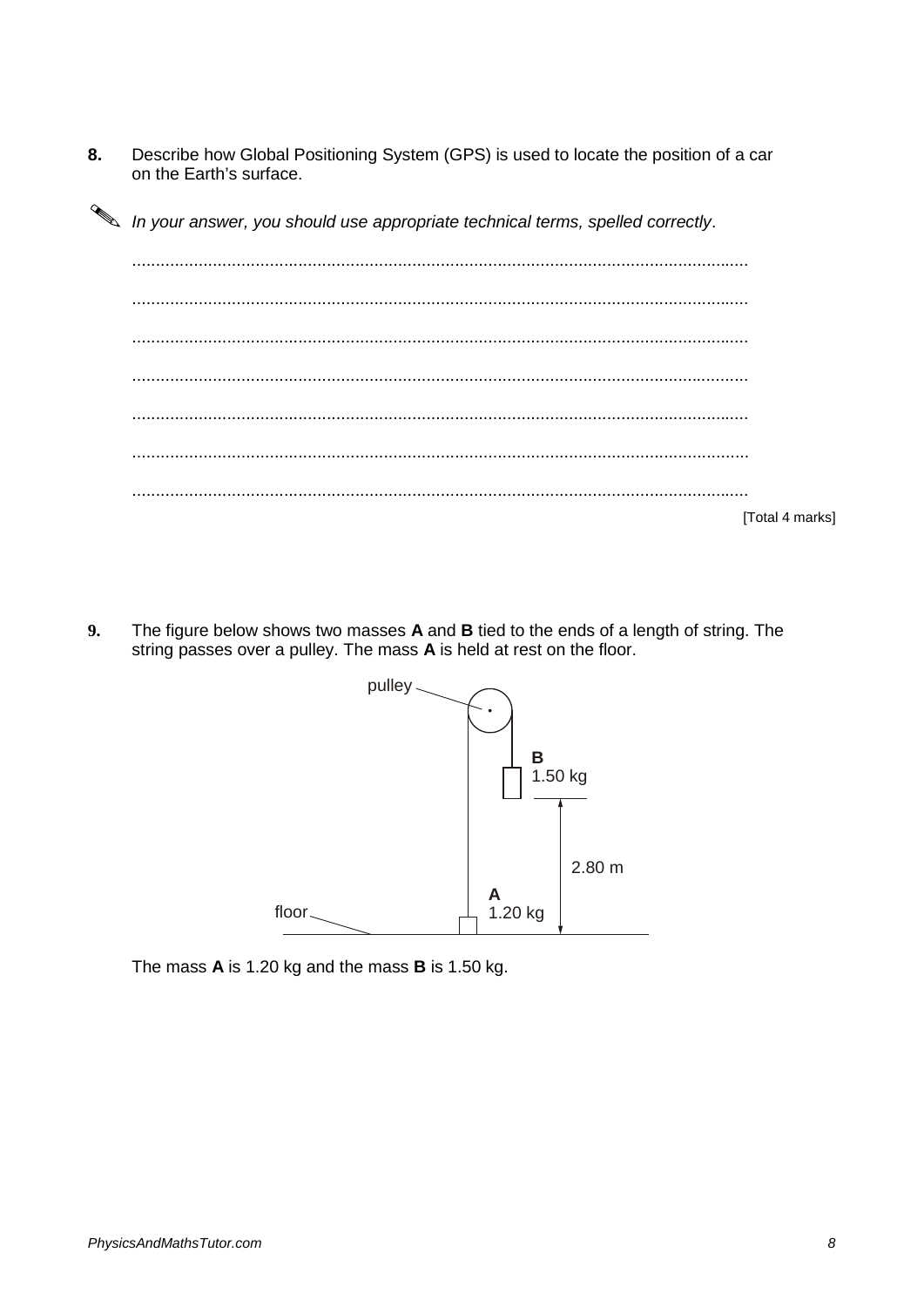(a) Calculate the weight of mass **B**.

[1]

- (b) Mass **B** is initially at rest at a height of 2.80 m above the floor. Mass **A** is then released. Mass **B** has a constant downward acceleration of 1.09 m  $s^{-2}$ . Assume that air resistance and the friction between the pulley and the string are negligible.
	- (i) In terms of forces, explain why the acceleration of the mass **B** is less than the acceleration of free fall *g*.

(ii) Calculate the time taken for the mass **B** to fall 1.40 m.

time = ...................................................... s

[3]

[1]

(iii) Calculate the velocity of mass **B** after falling 1.40 m.

velocity = ................................................ m s–1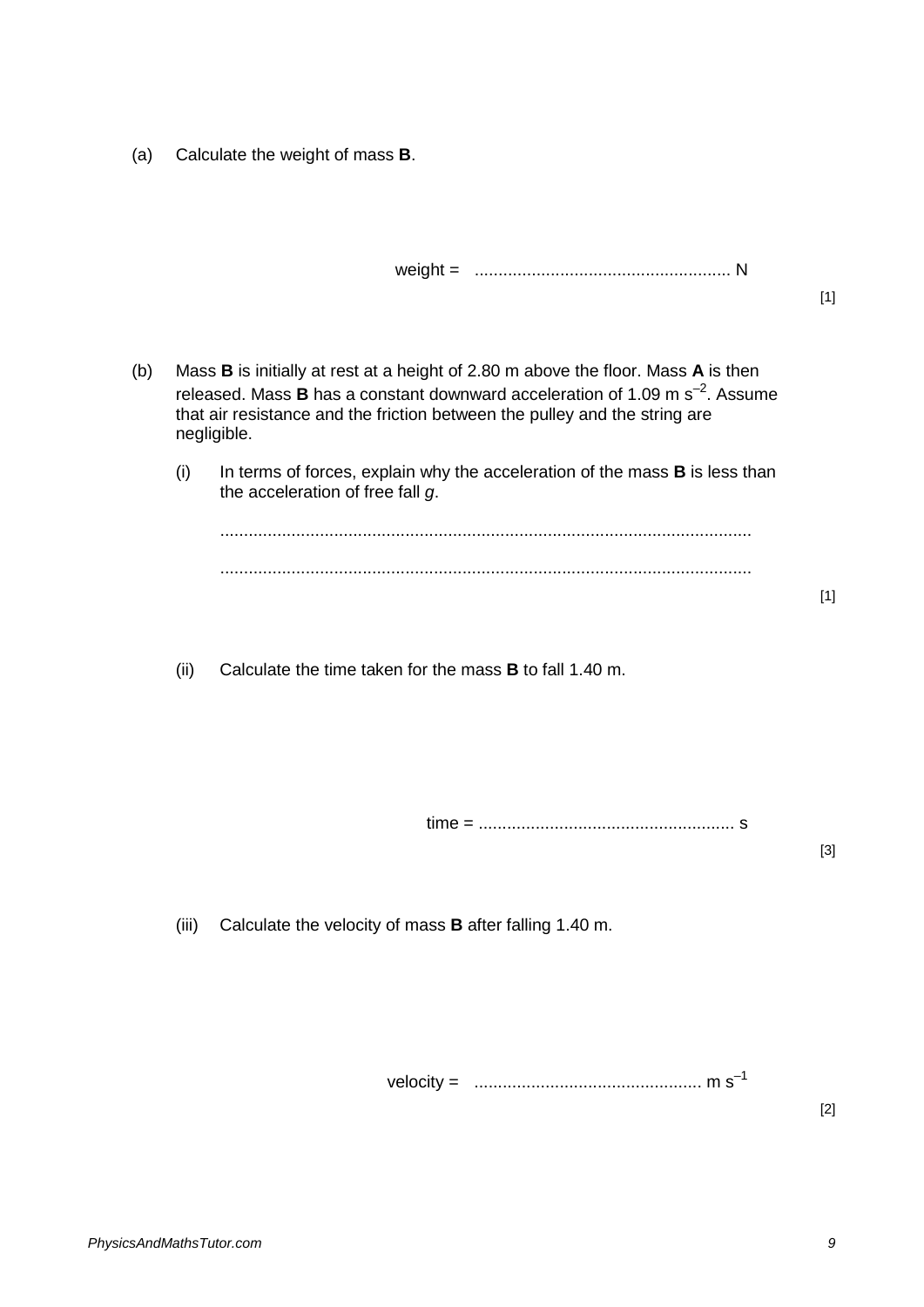(iv) Mass **B** hits the floor at a speed of 2.47 m  $s^{-1}$ . It **rebounds** with a speed of 1.50 m s<sup>-1</sup>. The time of contact with the floor is 3.0  $\times$  10<sup>-2</sup> s. Calculate the magnitude of the average acceleration of mass **B** during its impact with the floor.

acceleration = ................................................ m s–2

[2] [Total 9 marks]

**10.** State why the equation '*F* = *ma*' cannot be applied to particles travelling at speeds very close to the speed of light.

.................................................................................................................................. .................................................................................................................................. [Total 1 mark]

**11.** The figure below shows a ship **S** being pulled by two tug-boats.



The ship is travelling at a constant velocity. The tensions in the cables and the angles made by these cables to the direction in which the ship travels are shown in the figure above.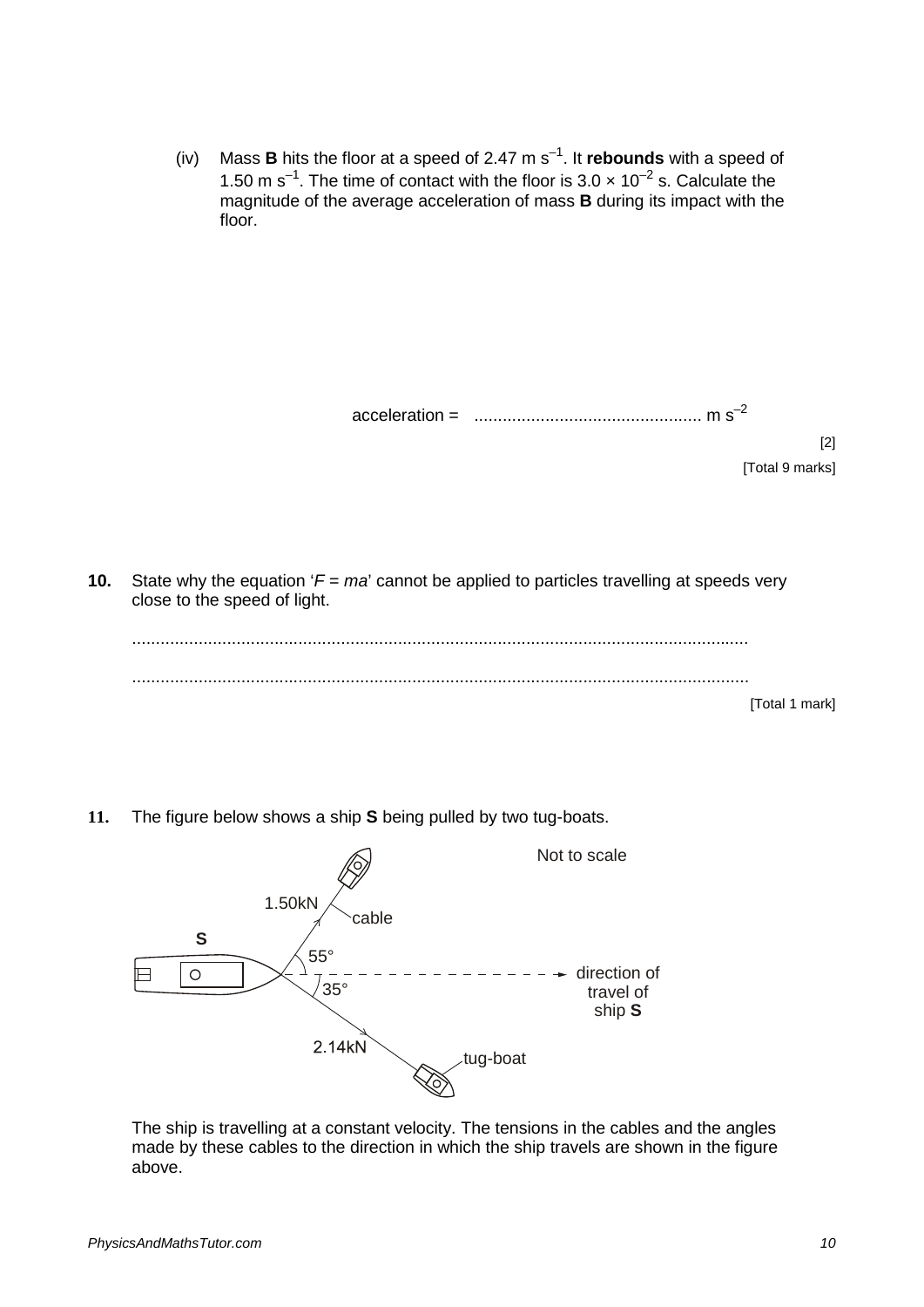(i) Draw a vector triangle and determine the resultant force provided by the two cables.

resultant force = .................................................... kN

[3]

[2]

(ii) State the value of the drag force acting on the ship **S**. Explain your answer.

[Total 5 marks]

**12.** Describe an experiment to determine the centre of gravity of the metal plate shown in the figure below.



..................................................................................................................................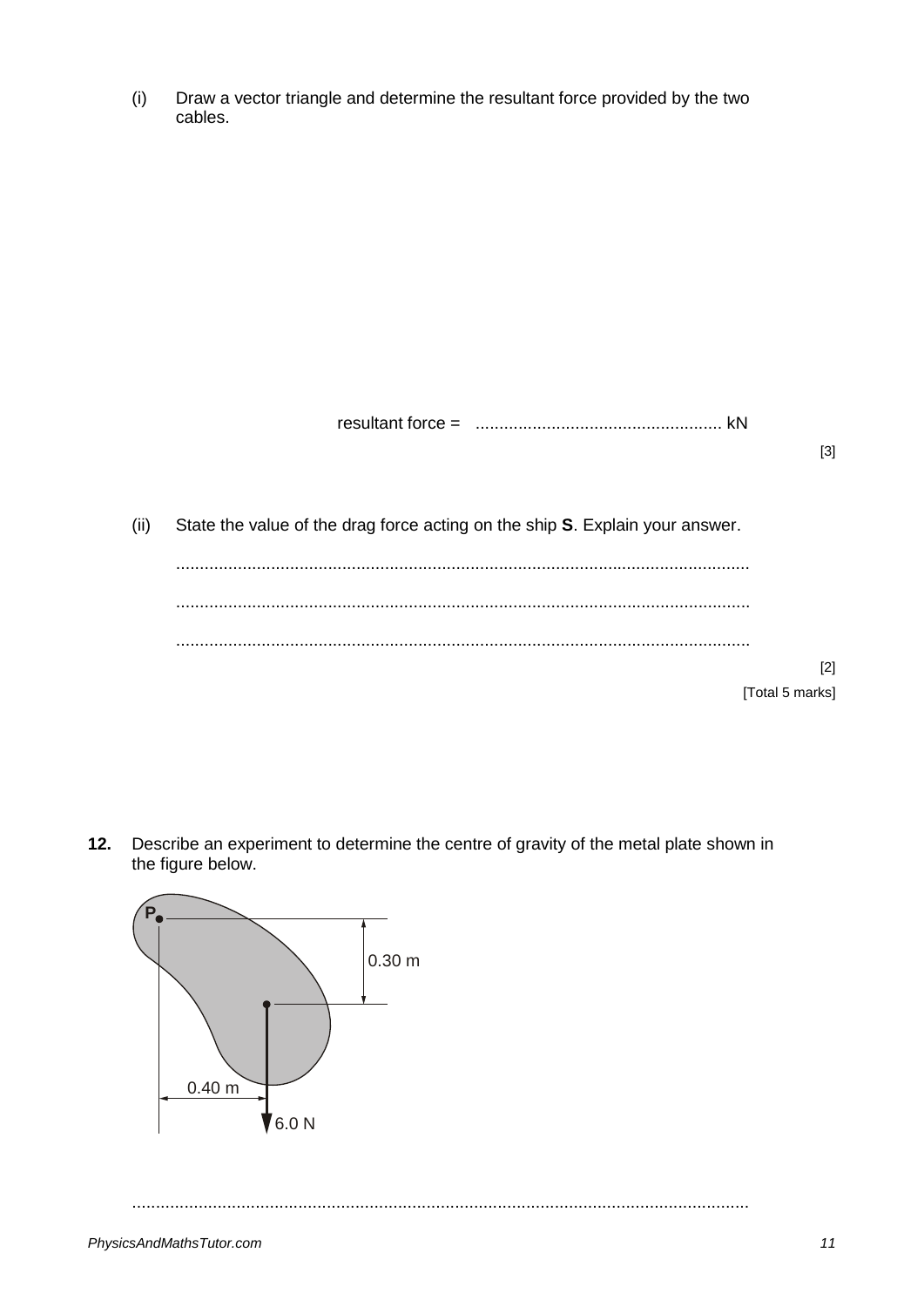| [Total 3 marks] |
|-----------------|

**13.** The figure below shows the horizontal forces acting on a car of mass 900 kg when it is travelling at a particular velocity on a level road.



The total forward force between the tyres and the road is 200 N and the air resistance (drag) is 80 N.

(i) Calculate the acceleration of the car.

acceleration = ................................................ m s–2